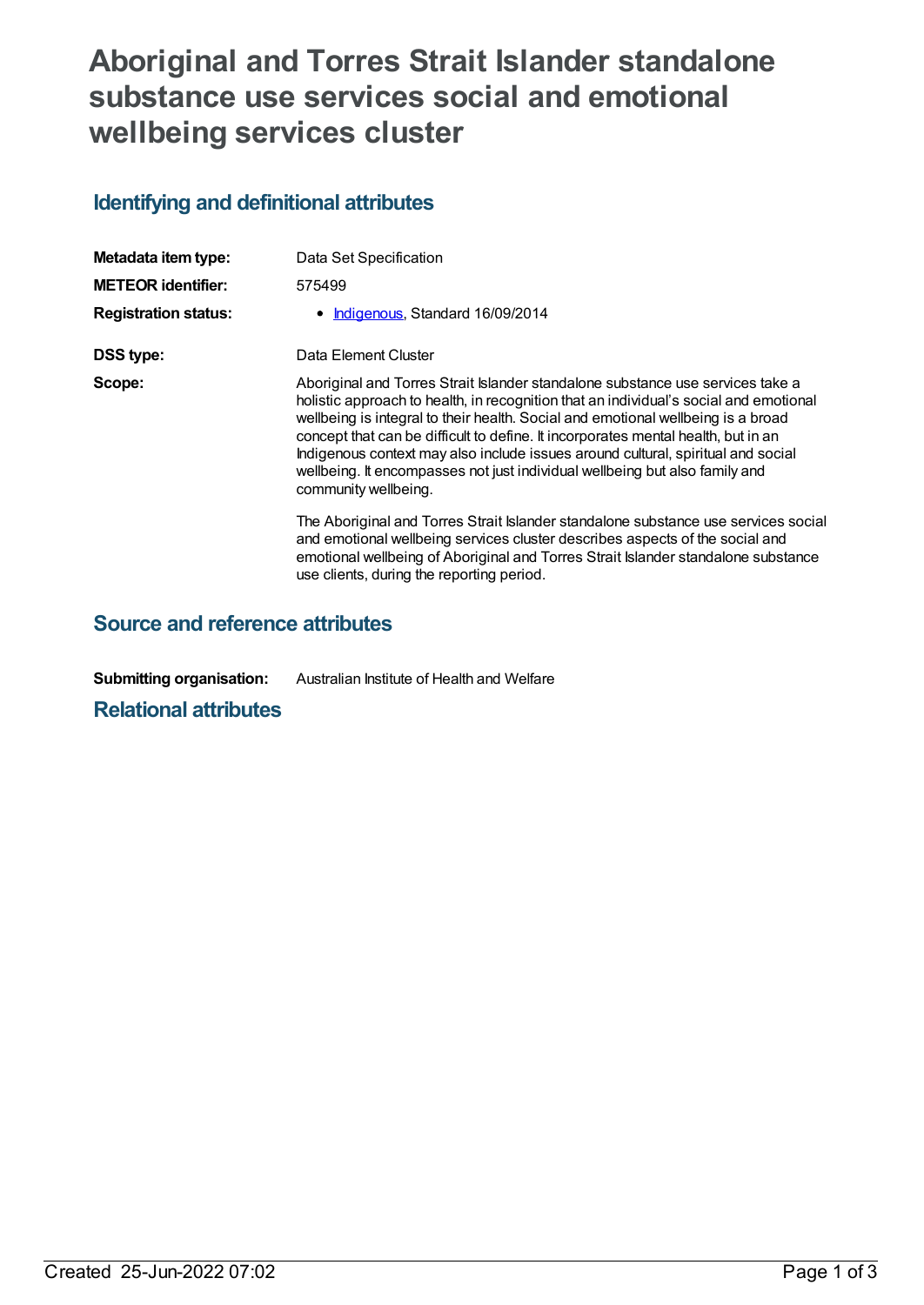**Implementation in Data Set**

**Aboriginal and Torres Strait Islander standalone substance use services** [DSSIndigenous,](https://meteor.aihw.gov.au/content/664760) Superseded 07/12/2017

*Implementation start date:* 01/07/2008

*Implementation end date:* 30/06/2009

Aboriginal and Torres Strait Islander standalone substance use services [DSSIndigenous,](https://meteor.aihw.gov.au/content/561172) Superseded 07/12/2017

*Implementation start date:* 01/07/2010

*Implementation end date:* 30/06/2011

Aboriginal and Torres Strait Islander [standalone](https://meteor.aihw.gov.au/content/664879) substance use services DSS [Indigenous](https://meteor.aihw.gov.au/RegistrationAuthority/6), Standard 07/12/2017

*Implementation start date:* 01/07/2011

*Implementation end date:* 30/06/2012

Aboriginal and Torres Strait Islander [standalone](https://meteor.aihw.gov.au/content/664861) substance use services DSS [Indigenous](https://meteor.aihw.gov.au/RegistrationAuthority/6), Superseded 07/12/2017

*Implementation start date:* 01/07/2009

*Implementation end date:* 30/06/2010

**Metadata items in this Data Set Specification** Show more detail